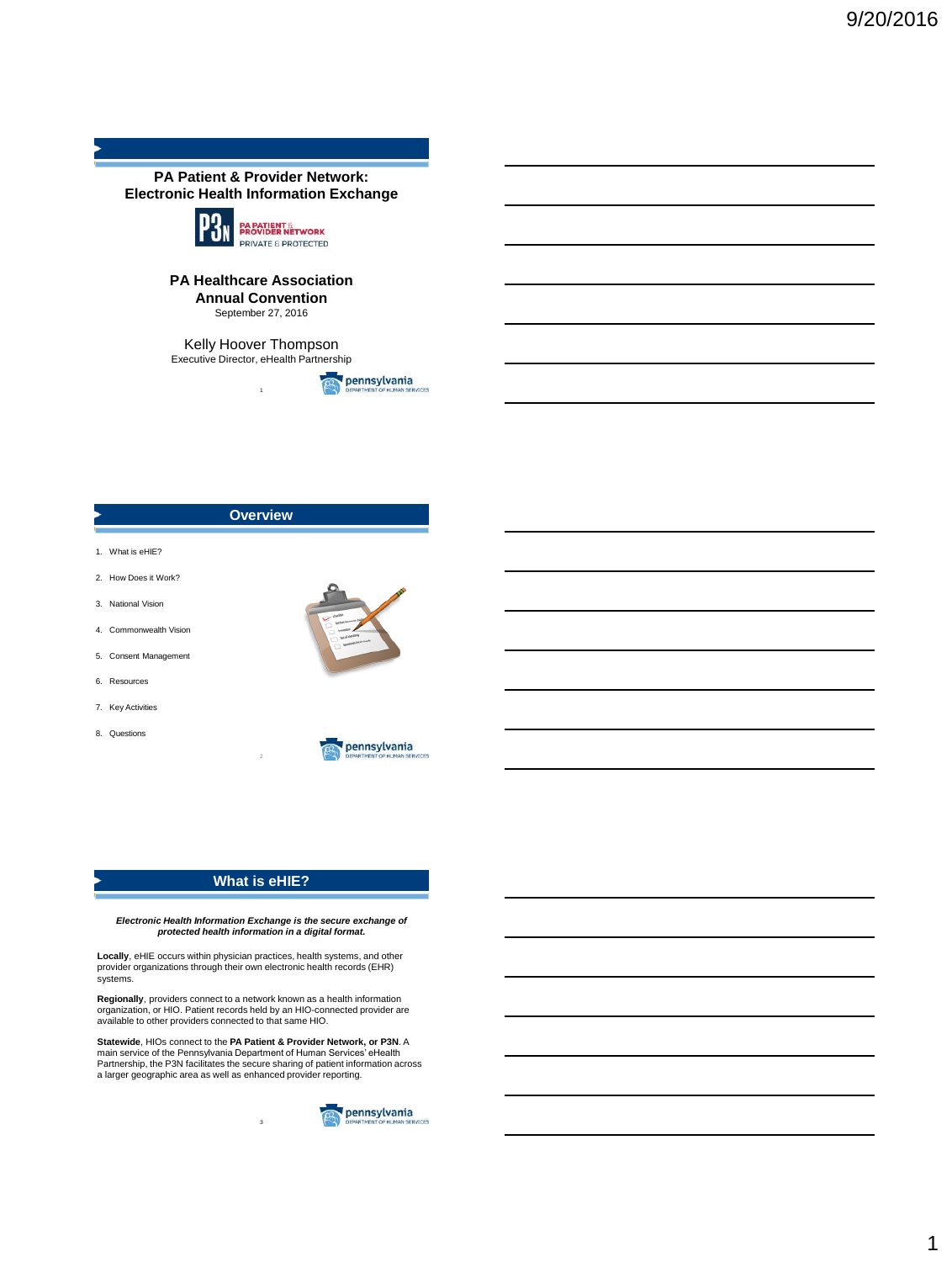

## **Benefits of eHIE**

Electronic Health Information Exchange (eHIE) implementation can:

- **Increase the speed and accuracy** of information available for individuals and populations
- **Alert providers/care teams** to an admission of patient
- **Reduce readmissions and redundant tests** through eHIE with other providers who have treated the same patients
- **Increase patient satisfaction** by reducing their time spent in the health care system and eliminating frustrating duplication

5



## **National Vision: ONC**



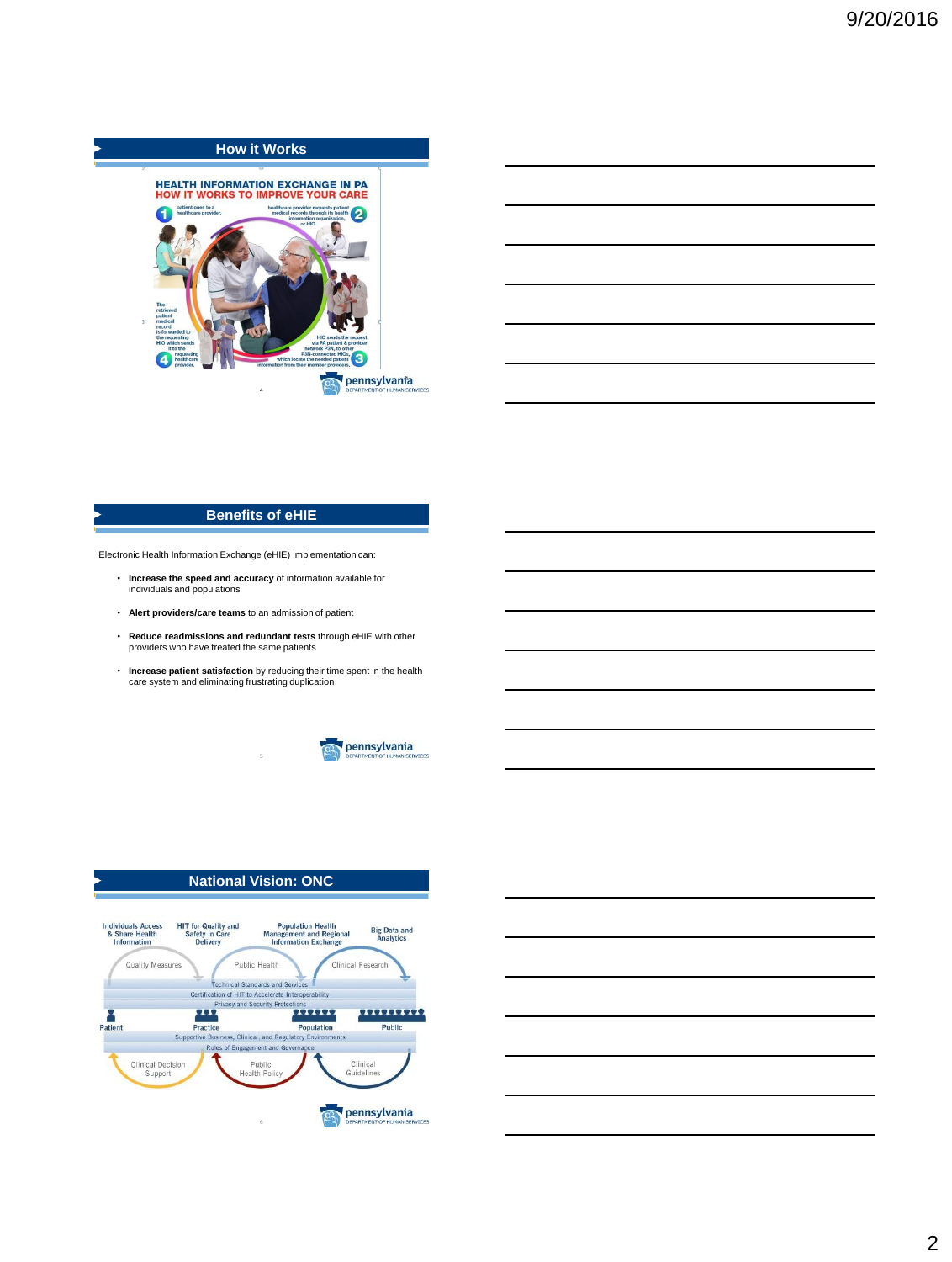# **Hospital Data 2014 & 2015**

The percent of hospitals electronically sending, receiving, and finding key clinical information grew significantly between 2014 and 2015

Figure 1: Percent of U.S. non-federal acute care hospitals that electronically find patient health information, and send, receive, and use patient summary of care records from sources outside their health system, 2014-2015



7

| $\blacksquare$ Commonwealth Vision for <code>eHIE</code> |  |
|----------------------------------------------------------|--|

#### **Act 76 of 2016**

- As of July 8, 2016, establishes the eHealth Partnership program within the Department of Human Services
- Continues the work of the now-disbanded PA eHealth Partnership Authority
- Develop/establish/maintain **statewide electronic health information exchange**
- Develop/maintain **directory of health care provider contact info**
- Develop/adopt **interoperability standards**
- Develop/maintain statewide **consent registry** (opt-out model supports opt-back-in for PA's network – P3N)

8

- Develop **"certification" requirements** for connected entities
- Establish/collect **fees** to sustain eHealth services
- Develop/conduct **public information programs**
- **Annual Report** to Governor/Legislature pennsylvania
	-

## **HIOs and HISPs in PA**

| eVantage Health                                                                   | Rethlehem                           |
|-----------------------------------------------------------------------------------|-------------------------------------|
| HealthShare Exchange of<br>Southeastern Pennsylvania                              | Philadelphia                        |
| Keystone Health Information<br>Exchange                                           | Danylle                             |
|                                                                                   | Lancaster                           |
| <b>Lancaster General Health</b>                                                   |                                     |
| <b>Mount Nittany Health</b><br><b>HEALTH INFORMATION SERVICE PROVIDERS (HISP)</b> | <b>State College</b>                |
| <b>Allied Health Information</b><br>Exchange Company                              | <b>Mechanicsburg</b>                |
| <b>DataMotion</b>                                                                 |                                     |
| <b>Keystone Health Information</b><br>Exchange                                    | Florham Park, NJ<br><b>Danville</b> |
| MayMD                                                                             | Fort Lee, NJ                        |
| <b>MRO Corporation</b>                                                            | King of Prussia                     |

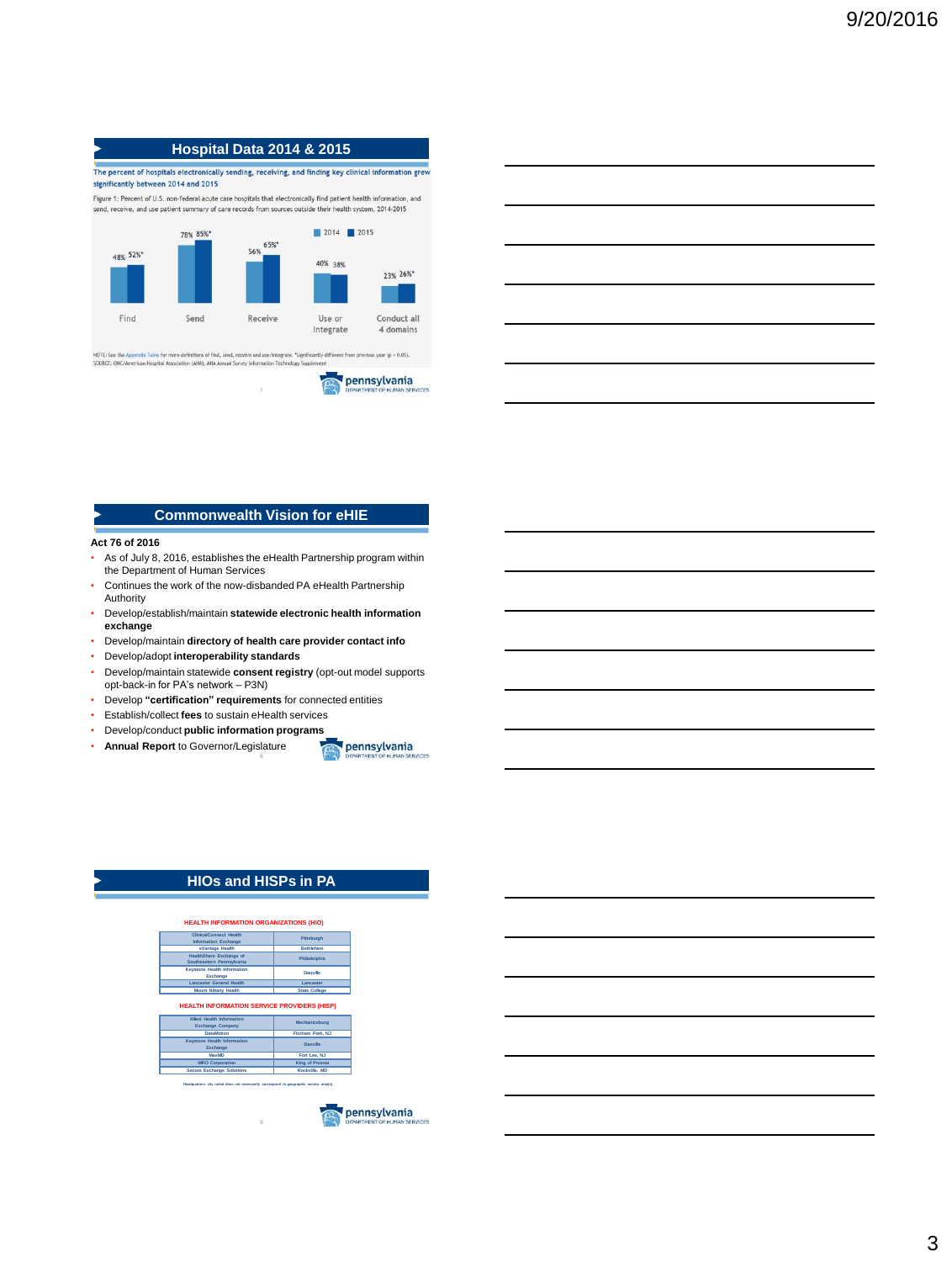# **The Most Connected Program You May Not Know**



## **Managing Patient Consent**



Act 76 of 2016 requires the eHealth Partnership to:

- Promulgate a consent form including notice of a patient's ability to decline to allow exchange of the patient's electronic health information in the HIE.
- Opportunity to Opt Out & Opt Back In

Available Consumer Materials: <http://www.paehealth.org/consent>



## **Opt-Out/Opt-Back-In Form**

11

| PRIVATE <b>6 PROTECTED</b><br><b>INSTRUCTIONS:</b> |                                                                                                                                                                                                                                          |  |  |  |
|----------------------------------------------------|------------------------------------------------------------------------------------------------------------------------------------------------------------------------------------------------------------------------------------------|--|--|--|
|                                                    | STEP #1 - Please read the material on the back of this form before completing the form.                                                                                                                                                  |  |  |  |
|                                                    | STEP #2 - Complete Section 1 to opt out OR Section 2 to opt back in to the P3N. Please initial that you have                                                                                                                             |  |  |  |
|                                                    | read and understand each of the statements in either Section 1 OR Section 2.                                                                                                                                                             |  |  |  |
|                                                    | STEP #3 - Please complete ALL of the remaining sections of the form and sign.                                                                                                                                                            |  |  |  |
|                                                    | SECTION 1 - To OPT OUT of the Pennsylvania Patient & Provider Network (P3N) complete this section:                                                                                                                                       |  |  |  |
| Initial                                            | By submitting this Opt-Out Form information about me will NOT be accessible to healthcare providers<br>and other authorized users (including for emergency services) by use of the P3N.                                                  |  |  |  |
| Initial                                            | I understand that by opting out, this form will be shared with healthcare providers and other authorized<br>users so they know that I do NOT want my information accessible in P3N.                                                      |  |  |  |
| Initial                                            | I may choose to participate in the P3N again at any time by submitting this form as an Opt-Back-In form.                                                                                                                                 |  |  |  |
|                                                    | SECTION 2 - To OPT BACK IN to the Pennsylvania Patient & Provider Network (P3N) complete this section:                                                                                                                                   |  |  |  |
| Initial                                            | By completing this section, information about me (including information created prior to today's date)<br>WILL be accessible to healthcare providers and other authorized users (including for emergency<br>services) by use of the P3N. |  |  |  |

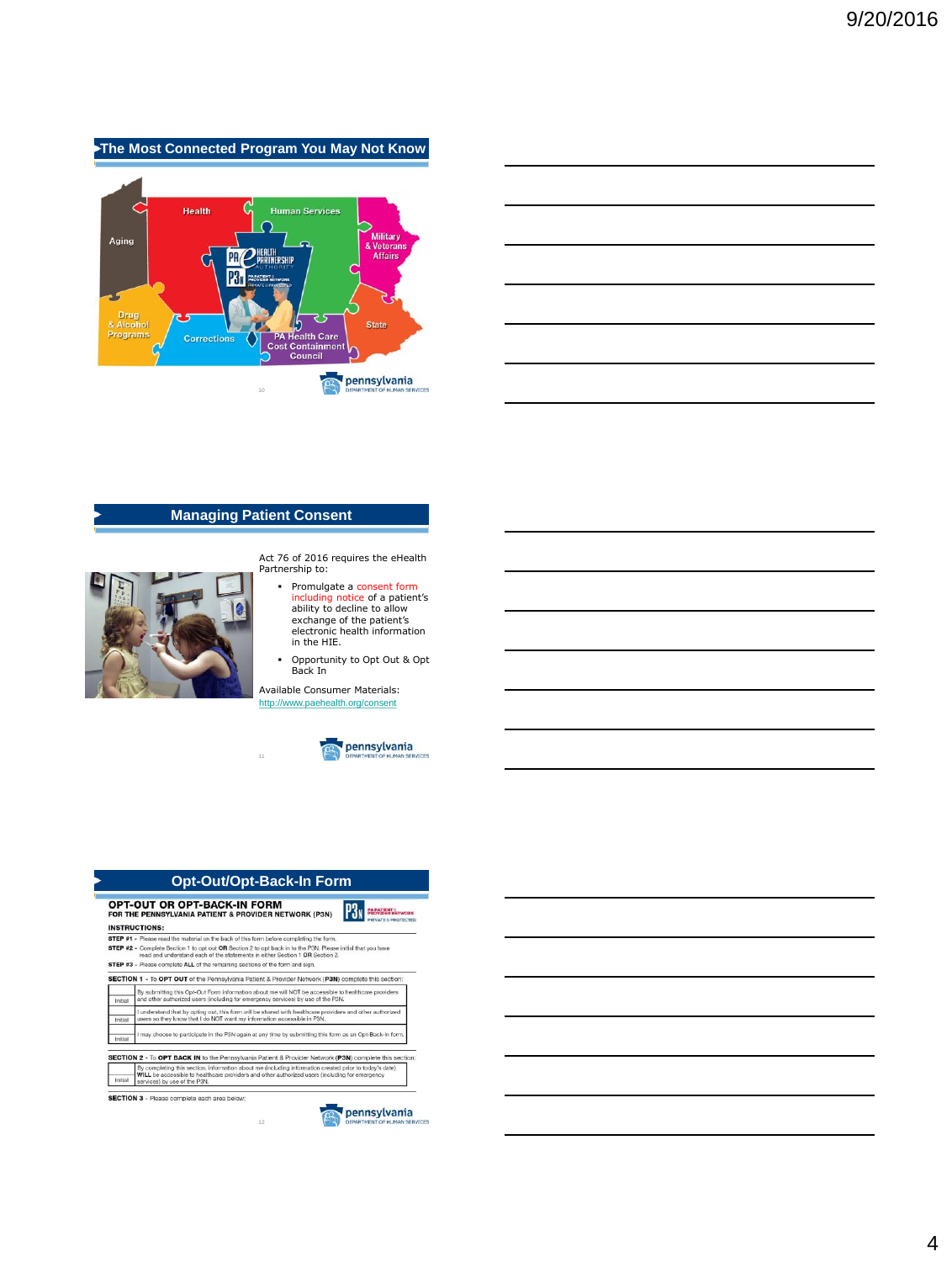

### **eHealth Resources: Choose Your HIO**

### **Choose Your HIO: A Guide for Healthcare Providers**

reraging your electronic health record investment to actreve effective sharing of your pa<br>improve care coordination and reporting to state government registries including Medical<br>lith information organization (HIO) that is of is attainable through a connection to a<br>vider Network, or P3N. Additional informative available in the Researches area of our

.<br>Brue cerbfied HIOs currently operate within Pennsylvania, Information about these HIOs—including contacts, provider types served,<br>Bructure, services provided, service areas, and financial/fee structure—is in the chart be

- The decision about which HIO to choose is entirely up to you. However, the DHS eHealth Partnership program, which ad<br>P3N, recommends that you keep the following questions in mind as you pursue an affiliation: rs the Montension and the state of the state of the state of the state of the state of the state of the state of the state of the state of the state of the state of the state of the state of the state of the state of the state o
- 
- 
- 
- 

14

The chart is also downloadable in Excel and PDE formats.



### **eHealth Resources: Provider Toolkit**

15

Electronic Health Information<br>The Provider Toolkit includes: **Exchange in Pennsylvania** 

# **PROVIDER TOOLKIT**



- Fact Sheets • Everything You Always Wanted to Know about
- eHIE Guide • Choose Your HIO Table • P3N Consumer Brochure in
- English and Spanish
- Opt-Out Opt-In Form in English and Spanish

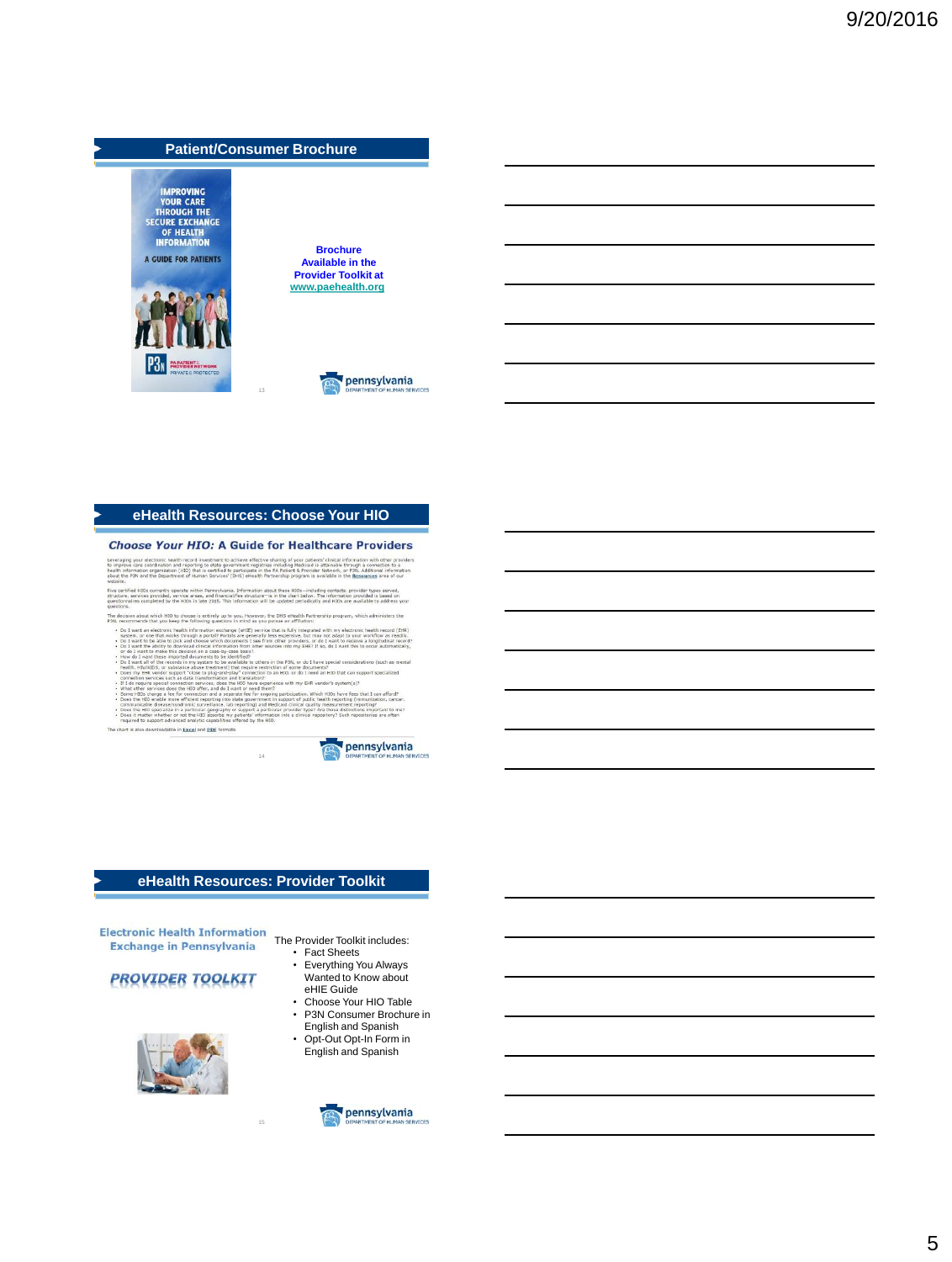# **eHealth Partnership: Key Activities**

- **Statewide Connections**
	- *Connected:* ClinicalConnect Health Information Exchange, eVantageHealth, HealthShare Exchange of Southeastern Pennsylvania, Keystone Health Information Exchange, Mount Nittany Exchange
	- *Expected:* Lancaster General
	- *In Discussion:* Behavioral Health HIE

#### • **Interstate Connections**

- New Jersey, Ohio, West Virginia, Maryland, Delaware, New York
- North Carolina, South Carolina, Florida, Georgia, Arizona

### • **Onboarding Grant Support**

• HIOs (funding for onboarding providers who treat Medicaid patients)

16



## **eHealth Partnership: Key Activities**

- **Public Health Gateway**: A more efficient way to independently collect, store, and analyze health-related data. A better way to communicate with health care providers—and each other.
	- Partnership of the eHealth, DOH, and DHS
	- Streamlines reporting to:
		- DOH Public Health Systems
			- Immunization Registry
			- Cancer Reporting
			- Syndromic (Disease) Surveillance
			- Electronic Lab Reporting
		- DHS
			- Clinical Quality Measures
- **HIPAA+ Data**: HIV and AIDS, Mental Health, and Drug and Alcohol
- **Safety Net Providers**: A health care or community-based organization that provides health care services to the commonwealth's most vulnerable and at-risk citizens.

17

• **Consolidation with DHS**



## **How to Engage with Us**

18



- Register as a stakeholder. [http://www.paehealth.org/become-](http://www.paehealth.org/become-stakeholder)
- [stakeholder](http://www.paehealth.org/become-stakeholder) Check out our resources: [http://www.paehealth.org/resource](http://www.paehealth.org/resources)
- [s](http://www.paehealth.org/resources) • Share your written feedback with eHealth at [ra-paehealth@pa.gov](mailto:ra-paehealth@pa.gov)

*The eHealth Partnership welcomes your feedback!*